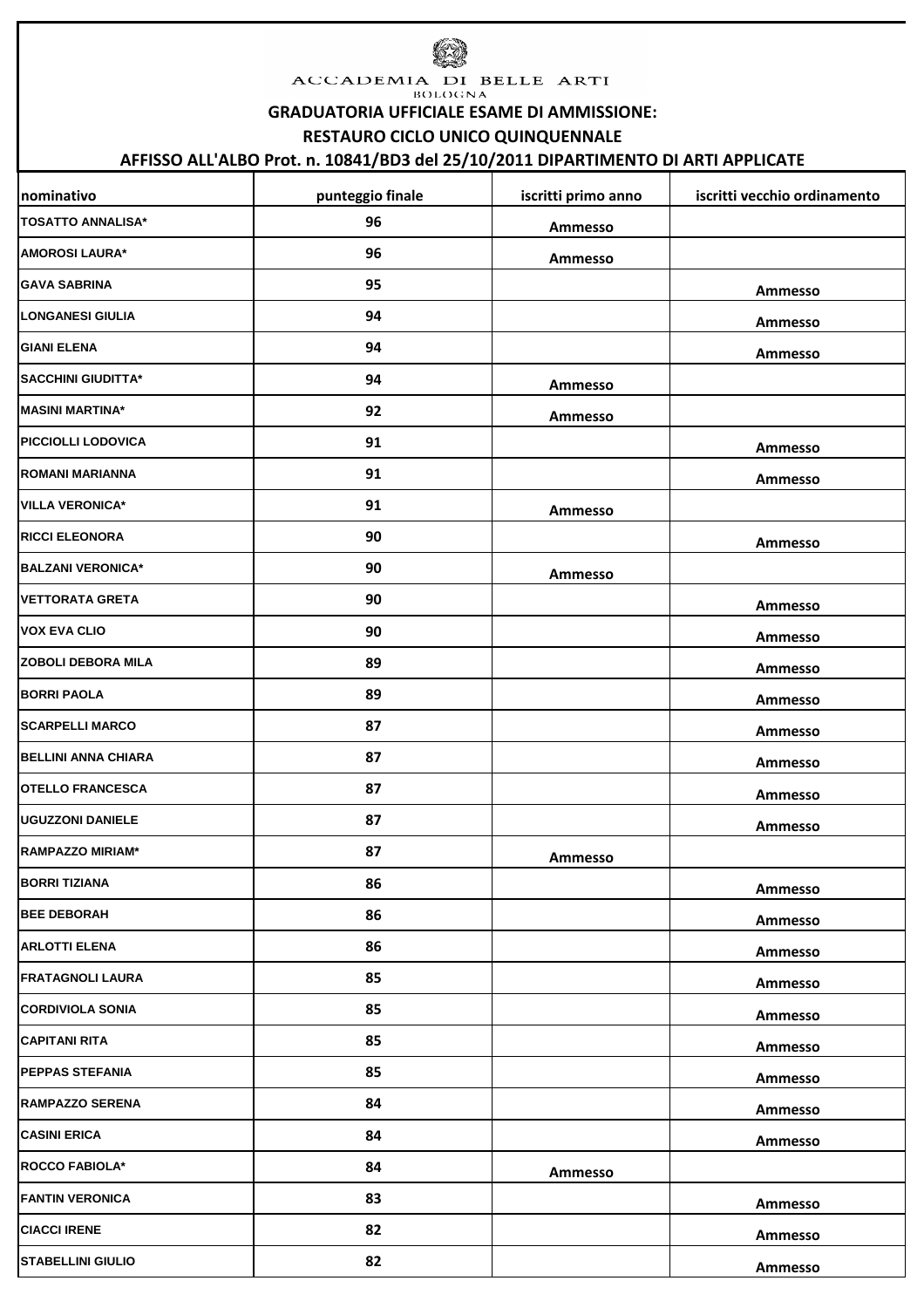| <b>GRAMAGLIA DANIELA</b>      | 82 |         | <b>Ammesso</b> |
|-------------------------------|----|---------|----------------|
| <b>BARBIERI MATILDE</b>       | 81 |         | Ammesso        |
| <b>SIRAGUSA NAZZARENA</b>     | 80 |         | Ammesso        |
| <b>OLIVE JLENIA</b>           | 80 |         | Ammesso        |
| <b>MONAI VALENTINA*</b>       | 80 | Ammesso |                |
| <b>SOLA ELISA*</b>            | 80 |         | Ammesso        |
| <b>OGNIBENE CHIARA</b>        | 80 |         | Ammesso        |
| <b>BARONCINI FABIOLA</b>      | 79 |         | Ammesso        |
| <b>LEONETTI GIANLUCA*</b>     | 79 | Ammesso |                |
| <b>PEDRELLI VIOLETTA</b>      | 79 |         | Ammesso        |
| <b>VETRINI LUZIA*</b>         | 78 | Ammesso |                |
| <b>CASULE SARA</b>            | 77 |         | Ammesso        |
| <b>AZOLINI FRANCESCA*</b>     | 77 | Ammesso |                |
| <b>PEDOCCHI MARCELLO</b>      | 76 |         | Ammesso        |
| <b>SPADAVECCHIA FEDERICA</b>  | 76 |         | Ammesso        |
| <b>PASTORELLI SARA</b>        | 76 |         | Ammesso        |
| <b>RANIERI REBECCA</b>        | 76 |         | Ammesso        |
| <b>MELCHIORRI ELISA</b>       | 76 |         | Ammesso        |
| <b>MANIERO MARTA*</b>         | 75 | Ammesso |                |
| <b>BURANI LAURA*</b>          | 75 | Ammesso |                |
| <b>PISCIOTTA FILOMENA</b>     | 75 |         | Ammesso        |
| PERELLA FABIANA*              | 75 | Ammesso |                |
| <b>SANGIORGI NAUSICAA</b>     | 75 |         | Ammesso        |
| <b>NIBOLI FRANCESCO*</b>      | 75 | Ammesso |                |
| <b>BRUSCHI FEDERICA*</b>      | 74 | Ammesso |                |
| <b>CAVALLO ROBERTO*</b>       | 74 | Ammesso |                |
| <b>FRANCESCHI ELISA*</b>      | 74 | Ammesso |                |
| <b>TANDUO NICOLA</b>          | 74 |         | Ammesso        |
| <b>PALLADINO ANTONIA*</b>     | 73 | Ammesso |                |
| DE LIBERALI GLORIA *          | 73 | Ammesso |                |
| <b>MUSARO' ALICE</b>          | 73 |         | Ammesso        |
| <b>MONTEVECCHI CLAUDIA</b>    | 72 |         | Ammesso        |
| <b>DI LALLO CARMEN</b>        | 72 |         | Ammesso        |
| <b>SURACI CORINNE*</b>        | 72 | Ammesso |                |
| <b>BIASON ENRICO*</b>         | 71 | Ammesso |                |
| <b>LENZI LAURA</b>            | 71 |         | Ammesso        |
| <b>SANTANAFESSA MARCELLA*</b> | 70 | Ammesso |                |
| <b>NERI FRANCESCA</b>         | 70 | Ammesso |                |
| <b>BAGATTA ENRICA ANDREA</b>  | 70 |         | Ammesso        |
| <b>STASI VALENTINA</b>        | 69 | Ammesso |                |